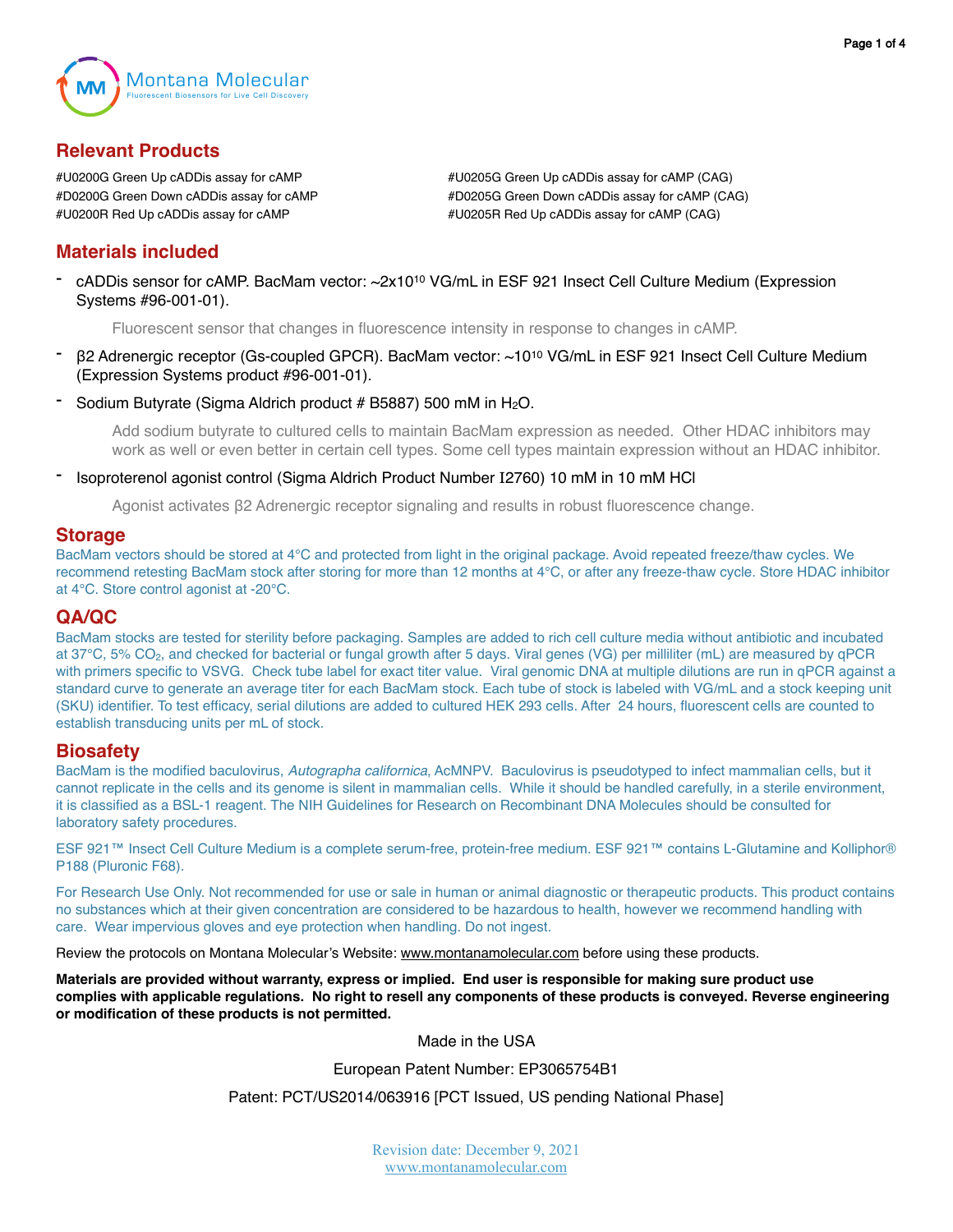

# **Relevant Products**

#X0200G Green cADDis cAMP for Gi (CMV) #X0205G Green cADDis cAMP for Gi (CAG)

## **Materials included**

Green Down cADDis sensor for cAMP. BacMam vector: ~2x10<sup>10</sup> VG/mL in ESF 921 Insect Cell Culture Medium (Expression Systems #96-001-01).

Fluorescent sensor increases in fluorescence intensity in response to inhibition of cAMP production.

hD2 Receptor (Gi-coupled GPCR). BacMam vector: ~10<sup>10</sup> VG/mL in ESF 921 Insect Cell Culture Medium (Expression Systems product #96-001-01).

Use this receptor in control experiments to activate Gi signaling. Other Gi-coupled receptors of interest may either be present in your cell line, or delivered via transduction/viral vector, or via plasmid/transfection.

Sodium Butyrate (Sigma Aldrich product  $# B5887$ ) 500 mM in  $H_2O$ .

Add sodium butyrate to cultured cells to maintain BacMam expression as needed. Other HDAC inhibitors may work as well or even better in certain cell types. Some cell types maintain expression without an HDAC inhibitor.

#### - Quinpirole hydrochloride in 2 mM in Sterile Water

Activates Gi signaling through the hD2 positive control receptor.

## **Storage**

BacMam vectors should be stored at 4°C and protected from light in the original package. Avoid repeated freeze/thaw cycles. Store HDAC inhibitor at 4°C. Store control agonist at -20°C.

## **QA/QC**

BacMam stocks are tested for sterility. Samples are added to rich cell culture media without antibiotic and incubated at 37°C, 5% CO2, and checked for bacterial or fungal growth after 5 days. Viral genes (VG) per milliliter (mL) are measured by qPCR with primers specific to VSVG. Check tube label for exact titer value. Viral genomic DNA at multiple dilutions are run in qPCR against a standard curve to generate an average titer for each BacMam stock. Each tube of stock is labeled with VG/mL and a stock keeping unit (SKU) identifier. To test efficacy, serial dilutions are added to cultured HEK 293 cells. After 24 hours, fluorescent cells are counted to establish transducing units per mL of stock.

#### **Biosafety**

BacMam is the modified baculovirus, *Autographa californica*, AcMNPV. Baculovirus is pseudotyped to infect mammalian cells, but it cannot replicate in the cells and its genome is silent in mammalian cells. While it should be handled carefully, in a sterile environment, it is classified as a BSL-1 reagent. The NIH Guidelines for Research on Recombinant DNA Molecules should be consulted for laboratory safety procedures.

ESF 921™ Insect Cell Culture Medium is a complete serum-free, protein-free medium. ESF 921™ contains L-Glutamine and Kolliphor® P188 (Pluronic F68).

For Research Use Only. Not recommended for use or sale in human or animal diagnostic or therapeutic products. This product contains no substances which at their given concentration are considered to be hazardous to health, however we recommend handling with care. Wear impervious gloves and eye protection when handling. Do not ingest.

Review the relevant protocol on Montana Molecular's Website: [www.montanamolecular.com](http://www.montanamolecular.com) before using these products.

**Materials are provided without warranty, express or implied. End user is responsible for making sure product use complies with applicable regulations. No right to resell any components of these products is conveyed. Reverse engineering or modification of these products is not permitted.** 

Made in the USA

European Patent Number: EP3065754B1

Patent: PCT/US2014/063916 [PCT Issued, US pending National Phase]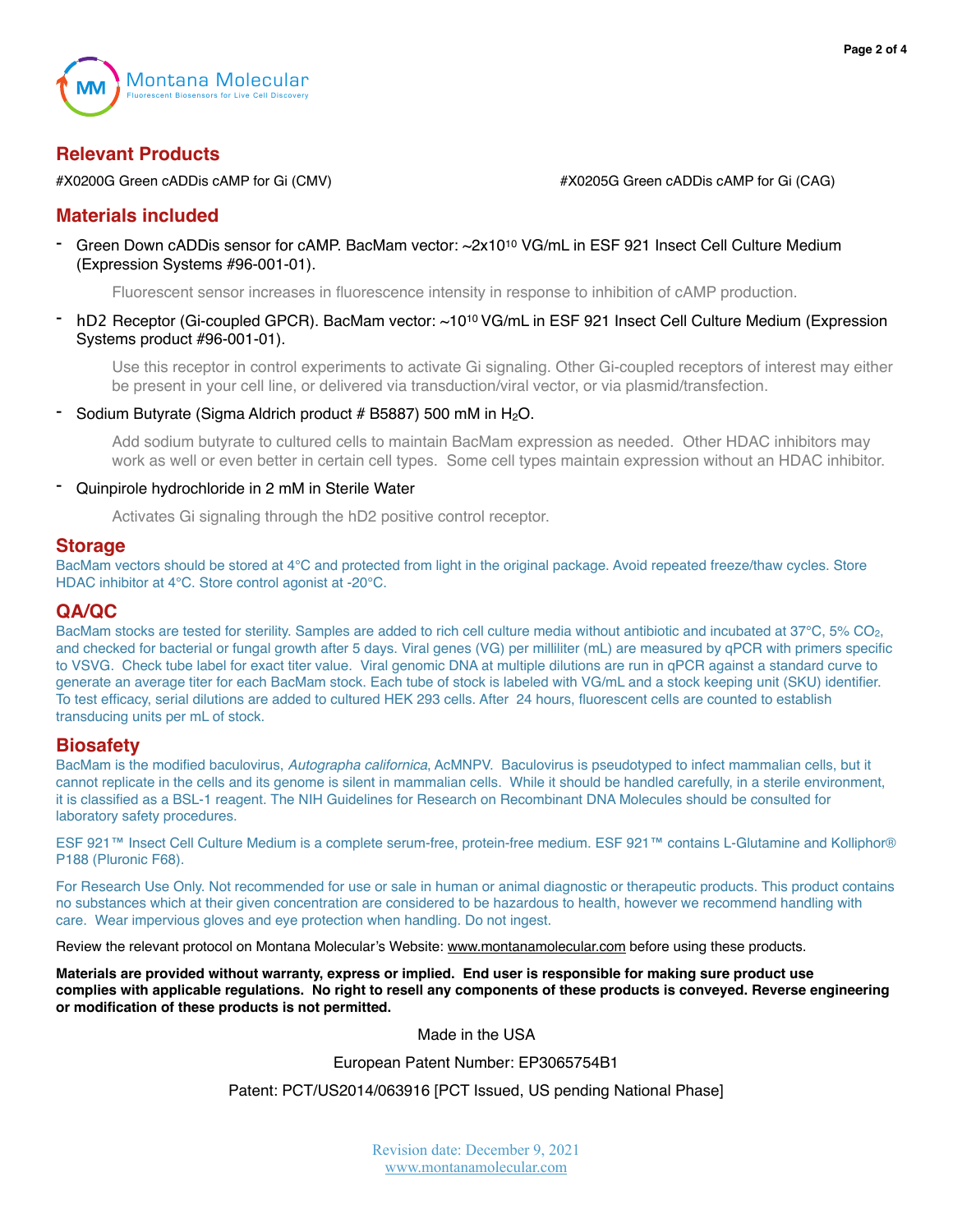

**Relevant Products**<br>#D0201G Green Cilia-Targeted cADDis cAMP

#D0211G Ratiometric Cilia-Targeted Green cADDis cAMP

## **Materials included**

cADDis sensor for cAMP targeted to primary cilia. BacMam ~ 2x10<sup>10</sup> VG/mL in ESF 921 Insect Cell Culture Medium (Expression Systems #96-001-01).

Green fluorescent sensor targeted to cilia that decreases in fluorescence intensity in response to increases in cAMP.

#D0211G is labeled with a red fluorescent tag for ratiometric measurement.

## Sodium Butyrate (Sigma Aldrich product # B5887) 500 mM in H<sub>2</sub>O.

Add sodium butyrate to cultured cells to maintain BacMam expression as needed. Other HDAC inhibitors may work as well or even better in certain cell types. Some cell types maintain expression without an HDAC inhibitor.

## **Storage**

BacMam vectors should be stored at 4°C and protected from light in the original package. Avoid repeated freeze/thaw cycles. Store HDAC inhibitor at 4°C. Store control agonist at -20°C.

Add sodium butyrate to cultured cells to maintain BacMam expression as needed. Other HDAC inhibitors may work as well or even better in certain cell types. For expression in CHO cells, we recommend valproic acid instead of sodium butyrate. Many cell types maintain expression without an HDAC inhibitor.

## **QA/QC**

BacMam stocks are tested for sterility Samples are added to rich cell culture media without antibiotic and incubated at 37°C, 5% CO2, and checked for bacterial or fungal growth after 5 days. Viral genes (VG) per milliliter (mL) are measured by qPCR with primers specific to VSVG. Check tube label for exact titer value. Viral genomic DNA at multiple dilutions are run in qPCR against a standard curve to generate an average titer for each BacMam stock. Each tube of stock is labeled with VG/mL and a stock keeping unit (SKU) identifier. To test efficacy, serial dilutions are added to cultured HEK 293 cells. After 24 hours, fluorescent cells are counted to establish transducing units per mL of stock.

## **Biosafety**

BacMam is the modified baculovirus, *Autographa californica,* AcMNPV. Baculovirus is pseudotyped to infect mammalian cells, but it cannot replicate in the cells and its genome is silent in mammalian cells. While it should be handled carefully, in a sterile environment, it is classified as a BSL-1 reagent. The NIH Guidelines for Research on Recombinant DNA Molecules should be consulted for laboratory safety procedures.

For Research Use Only. Not recommended for use or sale in human or animal diagnostic or therapeutic products. This product contains no substances which at their given concentration are considered to be hazardous to health, however we recommend handling with care. Wear impervious gloves and eye protection when handling. Do not ingest.

Review the protocols on Montana Molecular's Website: [www.montanamolecular.com](http://www.montanamolecular.com) before using these products.

**Materials are provided without warranty, express or implied. End user is responsible for making sure product use complies with applicable regulations. No right to resell any components of these products is conveyed. Reverse engineering or modification of these products is not permitted.** 

Made in the USA

European Patent Number: EP3065754B1

Patent: PCT/US2014/063916 [PCT Issued, US pending National Phase]